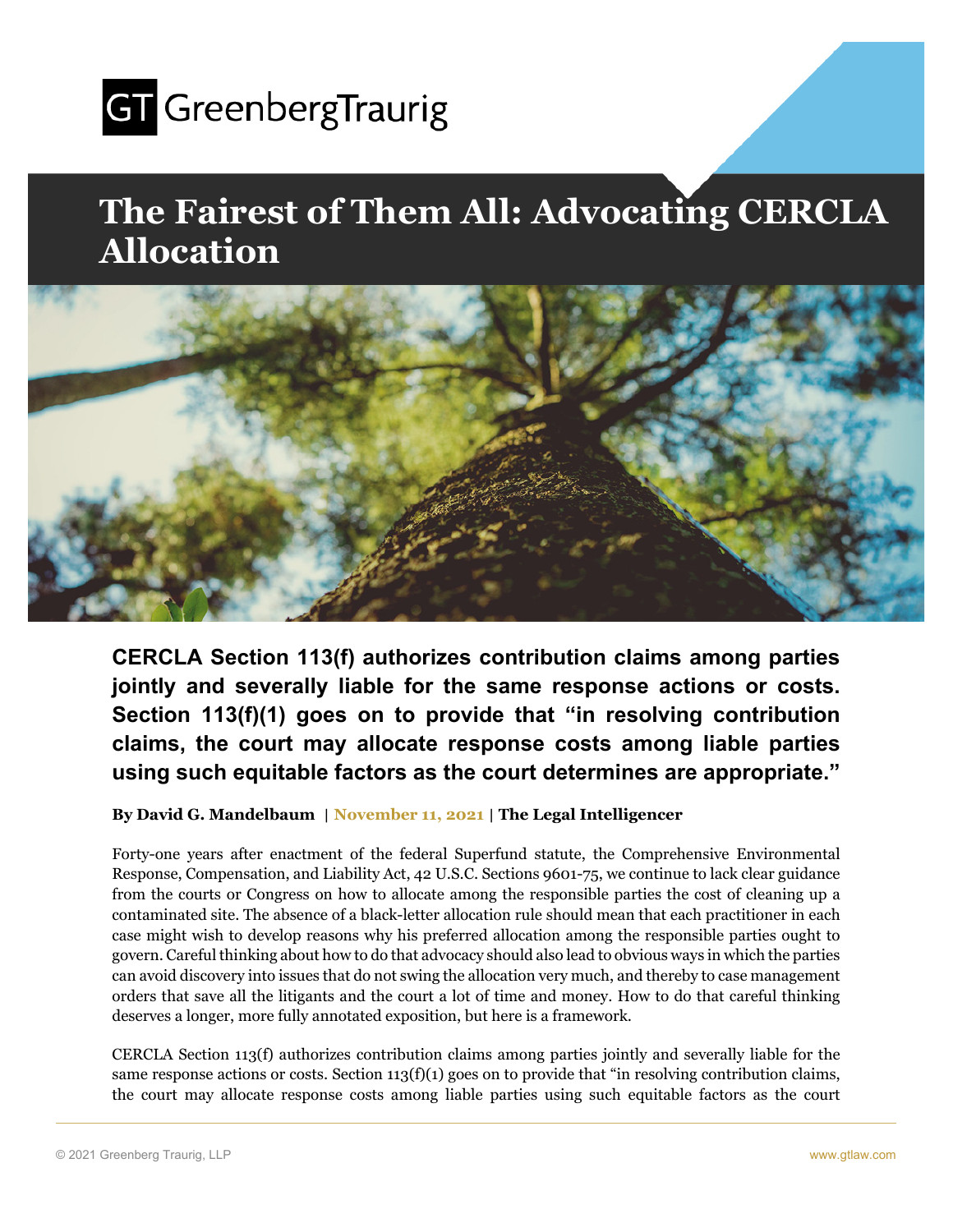determines are appropriate." See 42 U.S.C. Section 9613(f)(1). In other words, district courts are supposed to allocate costs among responsible parties fairly.

An allocation is a list of numbers, one for each party, that add up to 100%. At some point, the court will have to determine which "equitable factors" it will use to develop that list of numbers. The court will have to determine how to quantify how each party does under each of those "factors" and how to combine many factors into that single list of numbers. The court's equitable intuition—its sense of fairness—may not be calibrated finely enough to allow the court to evaluate the allocation itself. With 25 parties, the average share is 4%. Is it more fair for Party X to get 3.8% or 4.2%? The court may simply have no way of deciding intuitively. That problem becomes even more acute when the matter has not 25 parties, but 1,000.

Advocates typically approach that problem by suggesting an allocation "methodology." A methodology is just a way of calculating shares from facts that the court finds in the usual way. One can think of it as a spreadsheet with embedded formulas or a complicated function or algorithm. Advocates will develop reasons why their proposed allocation methodologies better reflect "fairness" than the alternative proposals.

At this point, we ought to make a nod in the direction of the "Gore Factors." While Congress in the statute offered very little guidance, courts have seized upon an amendment to the original bill proposed by then-Rep. Al Gore suggesting six factors for allocation: ability to distinguish party contributions; amount of waste; toxicity of waste; degree of involvement; degree of care taken with respect to the waste; and degree of cooperation with the government. The amendment, of course, was defeated, so it is not conventional to use it as a gloss on the statute in fact adopted. Moreover, in 1980, when Gore suggested his factors, no one had yet litigated a case under CERCLA, and so no one could have had any real experience with how allocations like this would in fact work. Nevertheless, courts beginning with *United States v. A & F Materials*, 578 F. Supp. 1249, 1256 (S.D. Ill. 1984), and continuing through *Von Duprin v. Major Holdings,* No. 20-1711 (7th Cir. Sept. 3, 2021), two months ago, have referred to those six factors. Alas, "as is typical with multi-factor tests, … 'most of the Gore factors, unfortunately, fail to assist …'" See *Boeing v.*  Cascade, 207 F.3d 1177, 1187 (9<sup>th</sup> Cir. 2001).

If the case involves only two or three liable parties, perhaps the court can avoid arithmetic. Most people can consult their "guts" to split costs evenly, or by wholes, halves, quarters and maybe even tenths. But when one has dozens of parties in a case, many of the shares will be quite small. Indeed, a small cottage industry has sprung up of claims brought by the responsible parties implementing a cleanup against hundreds or thousands of parties with small shares. Sheer equitable intuition without arithmetic probably cannot make distinctions among shares measured in basis points (ten-thousandths), or even smaller scales. The court will need an allocation methodology to do all that.

Suppose "volume" contributed to a site made a difference to a party's share. Suppose "toxicity" also made a difference. The court could hold a trial to determine exactly how much of which materials each party contributed. But it would then have to figure out what to do with those findings. First, it would have to decide what it even meant by "volume" and "toxicity." In sediment cases, "volume" typically means mass of a hazardous substance contained in a wastewater discharge or spill to the waterway, not the volume of wastewater discharged or the mass of all the solids in the wastewater. In a landfill case, "volume" often means weight of waste delivered to the site, not weight of the hazardous substances in the waste. "Toxicity" could mean "concentration of a hazardous substance" or "risk of a health effect to an exposed person posed by the material" or "contribution to the need for a cleanup of a unit of the waste" or "costs caused by the presence of a unit of the waste." Or each could mean something else. Then, the court must decide how to blend findings about "volume" and "toxicity" of disparate materials and convert them to percentages. And that is just two of the Gore Factors.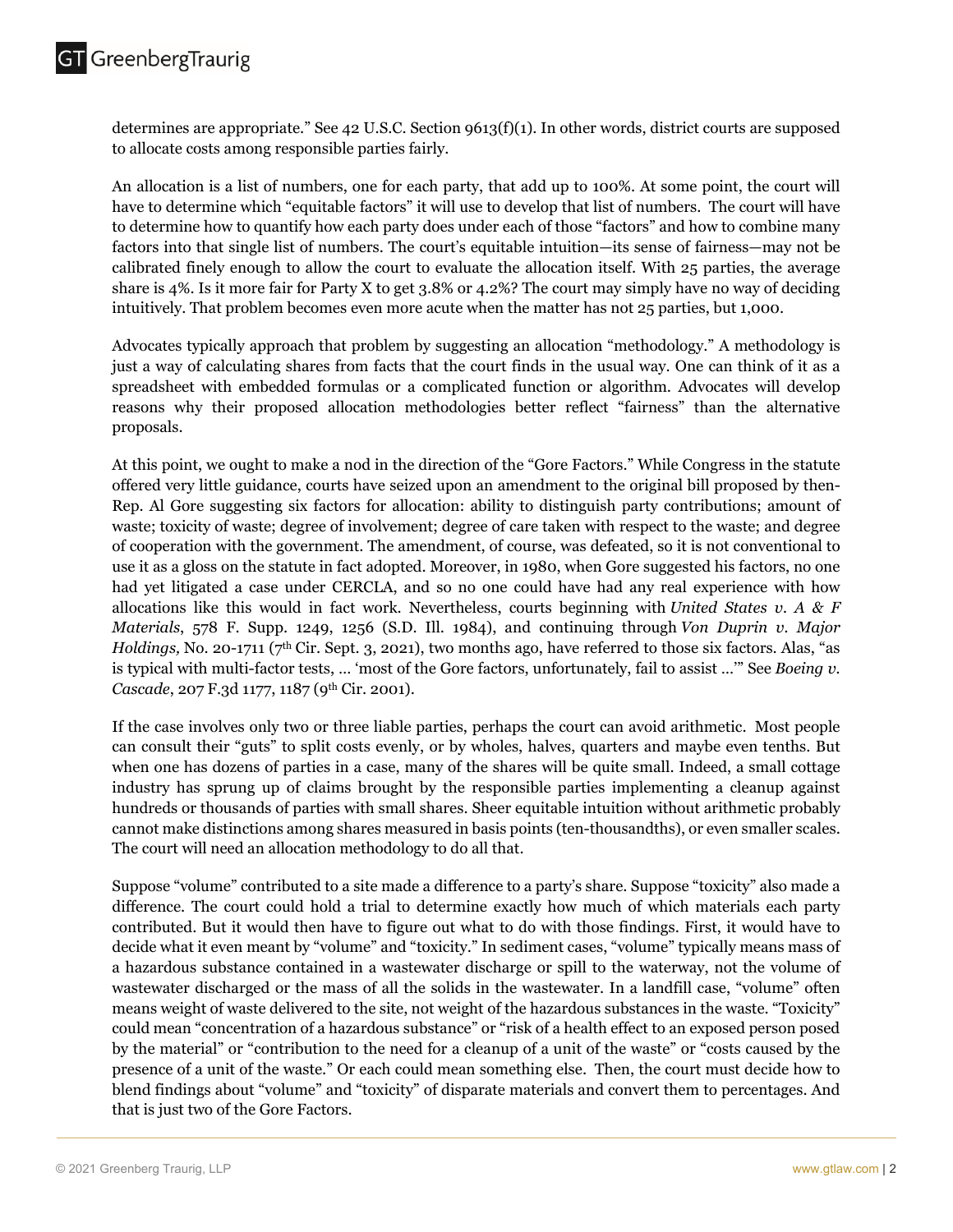Thoughtful advocacy will explain why "volume" or "toxicity" matters and use that reason to suggest how they ought to be measured and then how they ought to be used to come up with that list of numbers adding to 100%.

I suggest that there are four buckets of reasons why facts have mattered to courts in reaching an allocation:

- *Conventional Fairness—*If a CERCLA case were a tort case, who would bear the loss because its behavior was intentionally wrongful or negligent? Who behaved badly and who behaved like a conventional business at the time?
- *Transactional Fairness—*Were there transactions (for example, buying or selling a facility, a corporation, waste material, etc.) that make an allocation to one party or another fair without regard to cost- or harm-causation? Were there bankruptcies or other similar events with a similar effect?
- *Cost or Harm-Causation—*In the absence of conventional or transactional fairness issues, what contribution to the "problem" did each party's actions make? Sometimes that means contribution to the risk posed by a site. Sometimes it means contribution to the cost of addressing a site. Some argue that a party "causes" harm or costs when it is a sufficient cause of those costs or harm; those suggest that allocations be in proportion to a party's "stand alone" costs or harm. Others argue that a party "causes" harm or costs when it is a necessary cause of those harm or costs; those people suggest that allocations be in proportion to a party's incremental costs.
- *Post*-*Hoc Adjustments—*Courts often adjust allocations to reflect cooperation with the government cleanup effort, for example, or to assure a "margin of safety" when a party is allowed to resolve a contingent liability for a fixed cash amount.

The difficult task is to figure out how to litigate what the court thinks counts as fairness and why one methodology hews more closely to that equitable intuition than the alternative suggestions. That does not call for an expert in fairness. Instead, it calls for an expert in how the proposed computation reflects fairness as determined by the court.

Given a set of alternative proposed methodologies, often the very particular facts of "volume" or "toxicity" will not swing the allocation nearly as much as the broader questions of how to take conventional fairness or transactional fairness into account. Even within a cost- or harm-causation allocation, the way that "volume" or "toxicity" move the calculation often matter a lot more than the actual inputs.

If that turns out to be true, one can litigate the allocation methodology issues that matter most first, and try to settle the case once they are resolved. In that way, all the discovery into all the small issues that go into a set of findings about "volume" and "toxicity" can be deferred at great savings.

*Reprinted with permission from the November 11, 2021 edition of The Legal Intelligencer © 2021 ALM Media Properties, LLC. All rights reserved. Further duplication without permission is prohibited, contact 1.877.257.3382 or reprints@alm.com.* 

## **About the Author:**

**David G. Mandelbaum** is a shareholder in the environmental practice of Greenberg Traurig. He maintains offices in Philadelphia and Boston. Mandelbaum teaches "Environmental Litigation: Superfund" and "Oil and Gas Law" in rotation at Temple Law School, and the Superfund course at Suffolk Law School